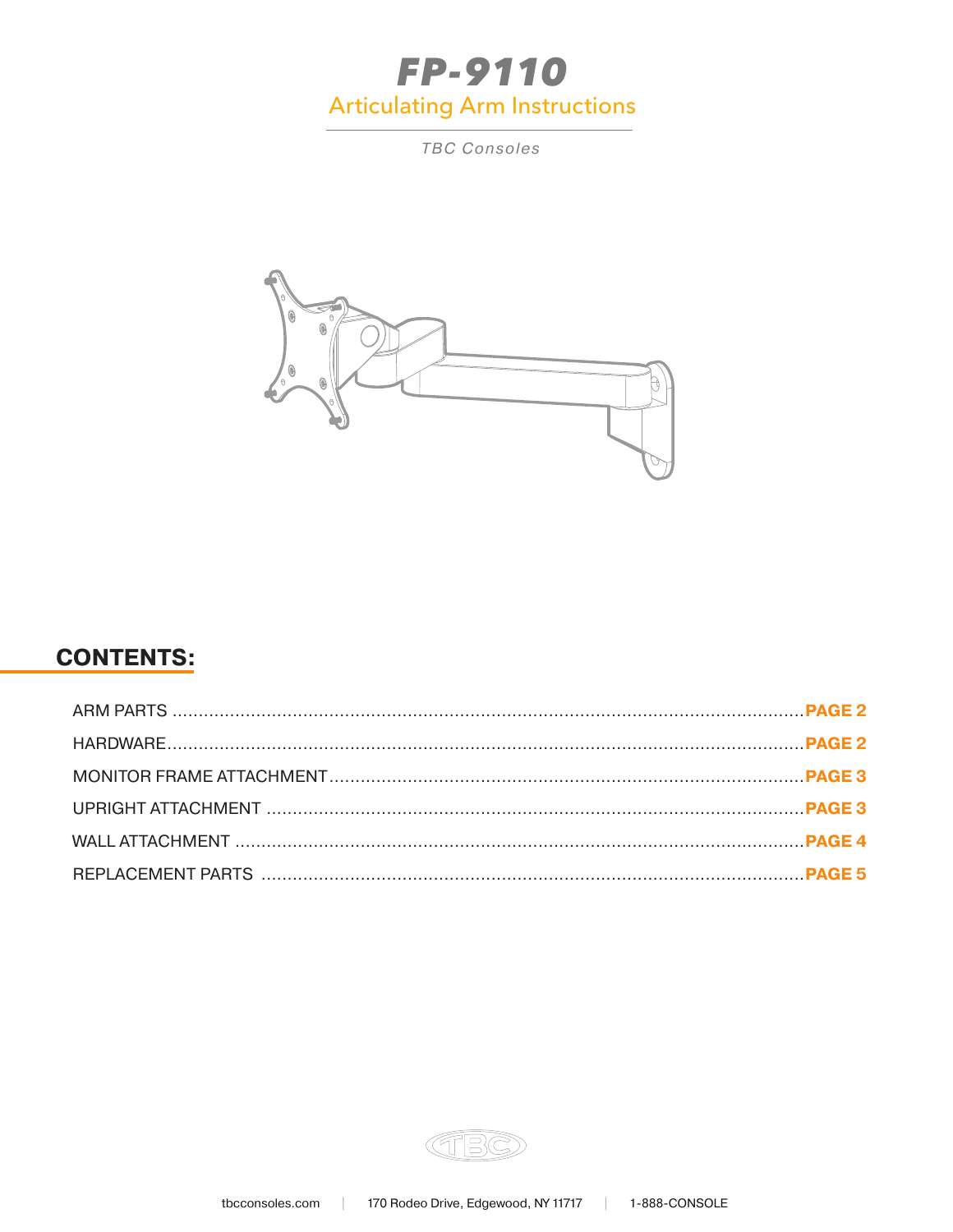

TBC Consoles | support@tbcconsoles.com | 1-888-CONSOLE *PAGE 2*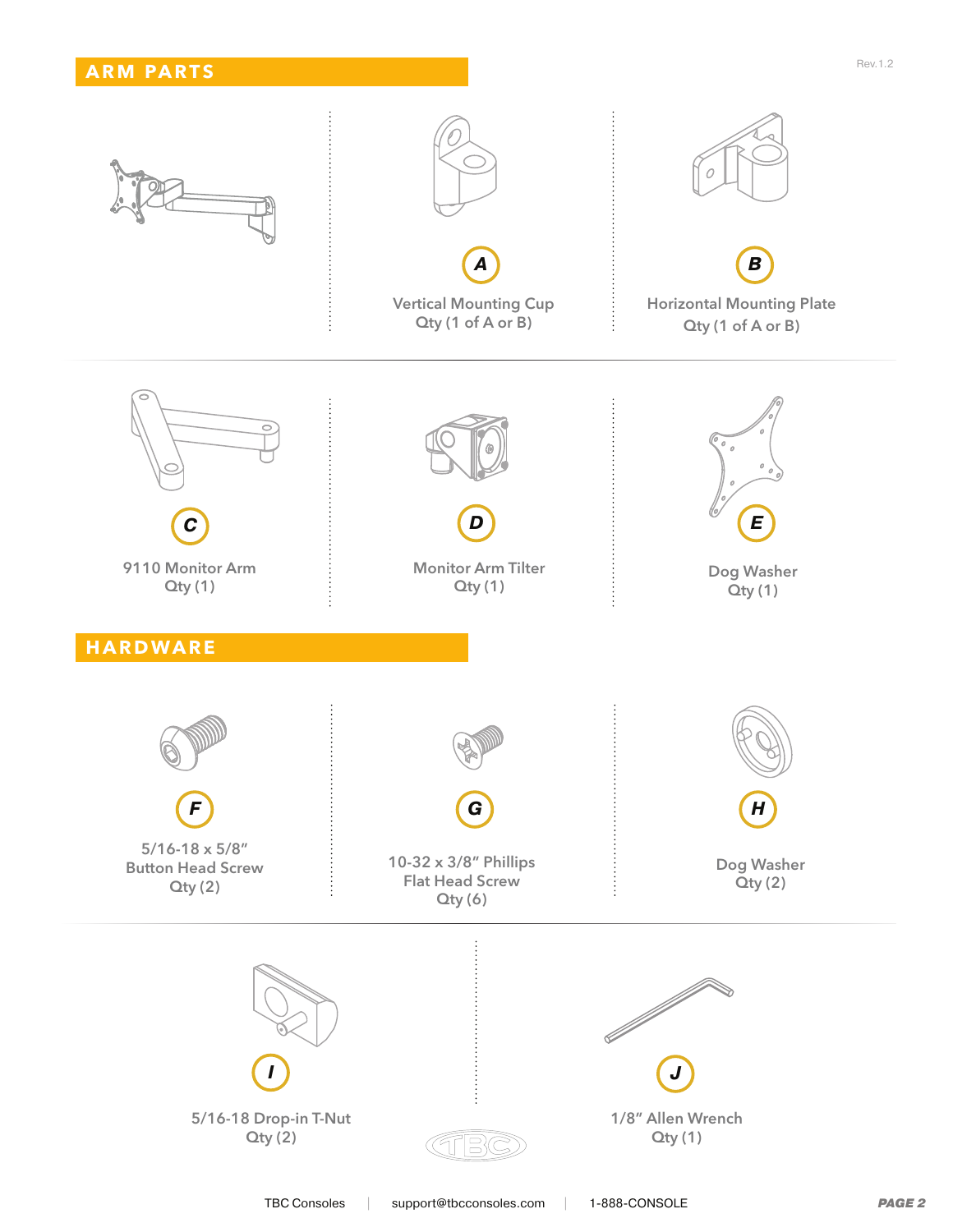### **MONITOR FRAME ATTACHMENT**



Insert the 5/16-18 Drop-In T-nuts (I) inside the Tier extrusion (See Illustration). Attach the Horizontal Mounting Plate (B) to the Tier using the 5/16-18 x 5/8" Button Head Screws (F).



Attach the 9110 Monitor Arm (C) to the Mounting Cup (B) and secure using the 10-32 x 3/8" Philips Flat Head Screw (G) and Dog Washer (H). Attach the Monitor Tilter (D) to the 9110 Monitor Arm (C) and secure using the 10-32 x 3/8" Philips Flat Head Screw (G) and Dog Washer (H). Go to Step 3 on Page 4.

#### **UPRIGHT ATTACHMENT**



Follow instructions from Step 1 (above) using Vertical Mounting Cup (A) on the Tier extrusion.



Follow instructions from Step 2 (above) using Vertical Mounting Cup (A) on the Tier extrusion.. Go to Step 3 on Page 4.

TF S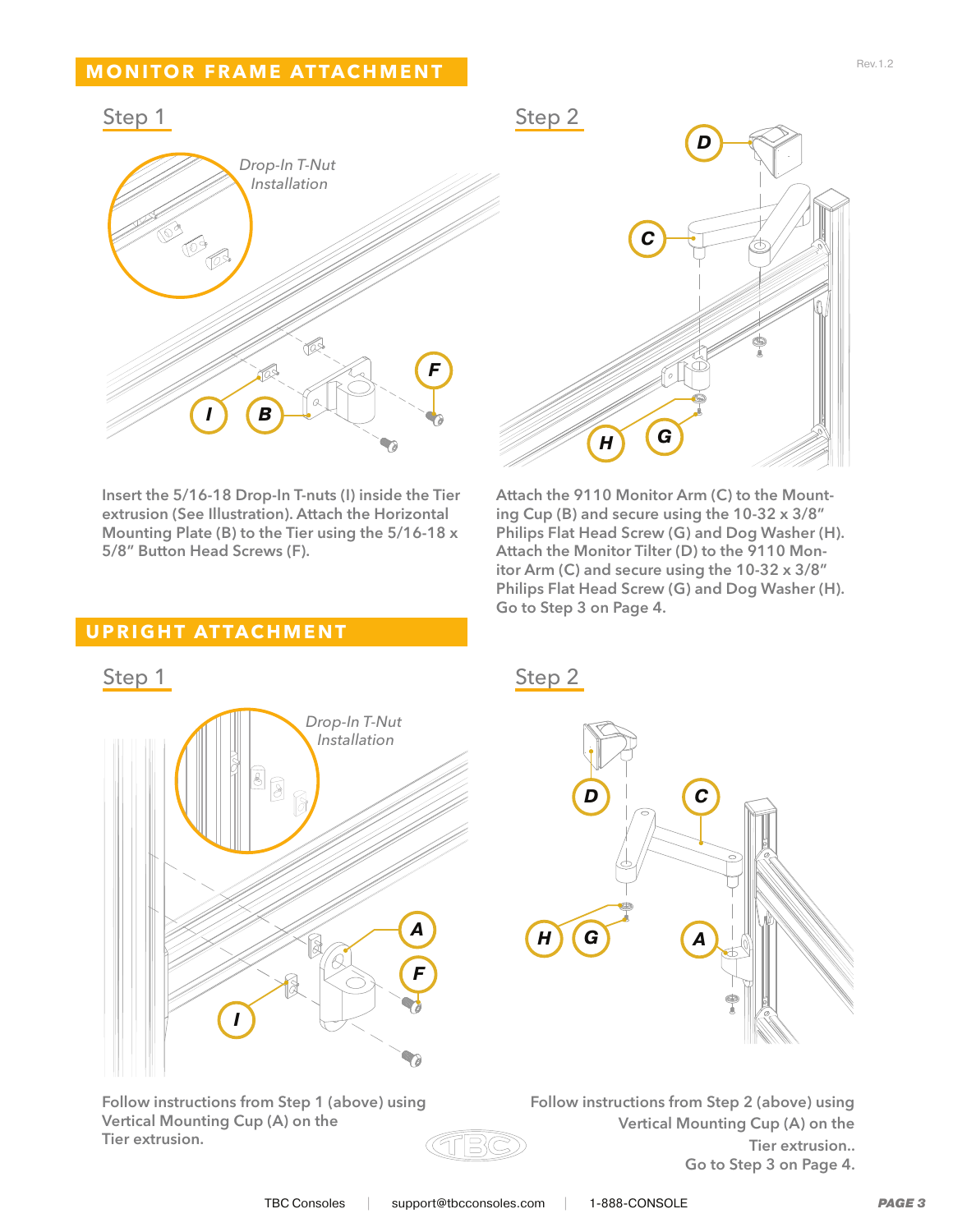#### **WALL ATTACHMENT**



Step 1 Step 2



Attach the Vertical Mounting Cup to your facility wall using hardware that is acceptable according to building or town code.

Attach the 9110 Monitor Arm (C) to the Vertical Mounting Bracket (A) and secure using the 10-32 x 3/8" Philips Flat Head Screw (G) and Dog Washer (H). Follow Remaining instructions from Step 2 on Page 3 and proceed to Step 3.

#### **FINAL STEP**



Attach the 75/100 mm VESA Adapter Plate (E) to the Monitor Tilter (D) using the 10-32 x 3/8" Philips Flat Head Screws (E).



Attach the Omni Mounting Plate (E) to the Monitor Tilter (D) using the 10-32 x 3/8" Philips Flat Head Screws (E).